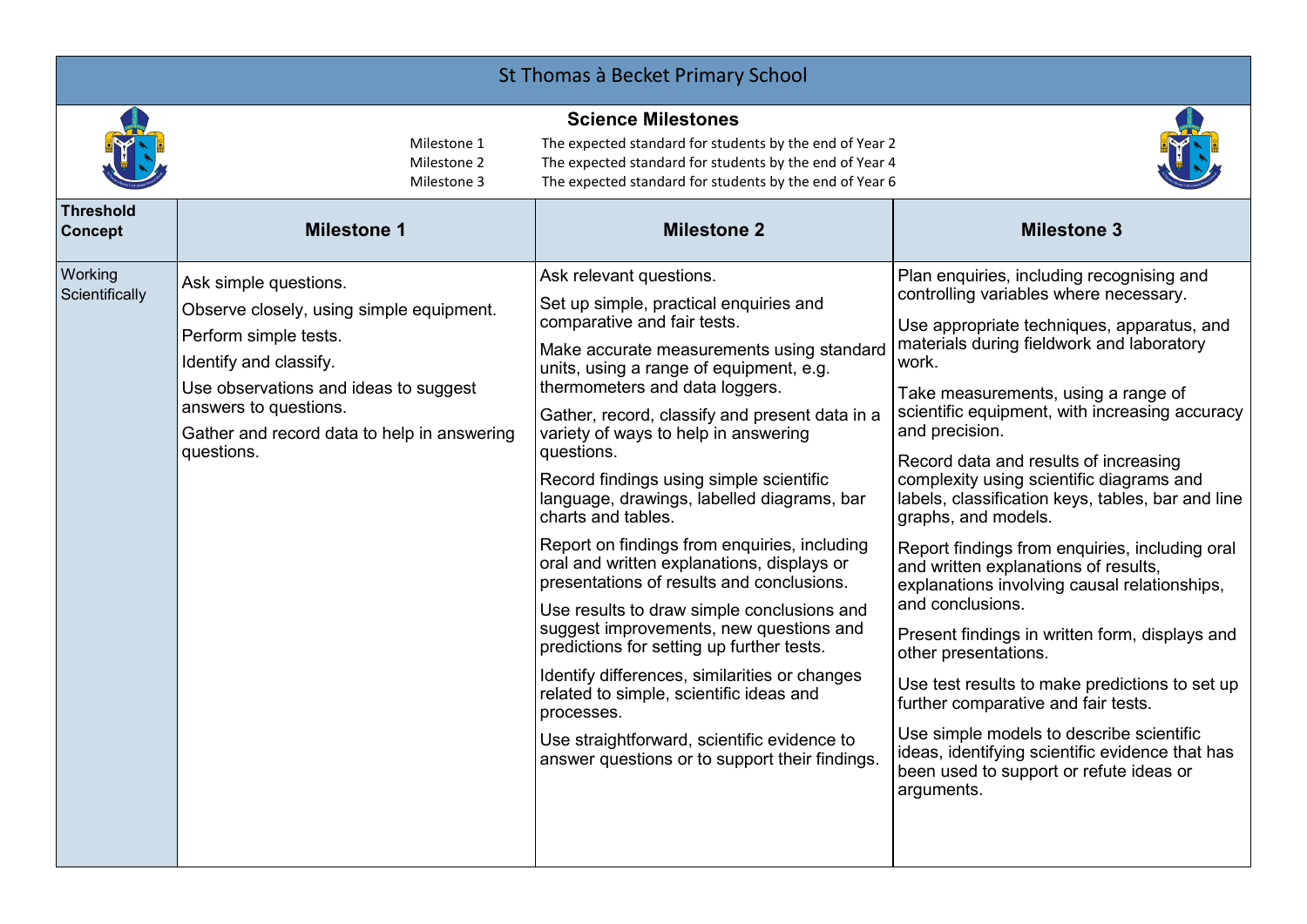| <b>Computing Milestones</b>                                                                                                                                                              |                                                                                                                                                                                                                                                                                                                                                                                                                                                                                                                                                                                                                                                                                                                                                                                                                                                                          |                                                                                                                                                                                                                                                                                                                                                                                                                                                                                                                                                                                    |                                                                                                                                                                                                                                                                                                                                                                                                                               |
|------------------------------------------------------------------------------------------------------------------------------------------------------------------------------------------|--------------------------------------------------------------------------------------------------------------------------------------------------------------------------------------------------------------------------------------------------------------------------------------------------------------------------------------------------------------------------------------------------------------------------------------------------------------------------------------------------------------------------------------------------------------------------------------------------------------------------------------------------------------------------------------------------------------------------------------------------------------------------------------------------------------------------------------------------------------------------|------------------------------------------------------------------------------------------------------------------------------------------------------------------------------------------------------------------------------------------------------------------------------------------------------------------------------------------------------------------------------------------------------------------------------------------------------------------------------------------------------------------------------------------------------------------------------------|-------------------------------------------------------------------------------------------------------------------------------------------------------------------------------------------------------------------------------------------------------------------------------------------------------------------------------------------------------------------------------------------------------------------------------|
|                                                                                                                                                                                          | <b>Milestone 1</b>                                                                                                                                                                                                                                                                                                                                                                                                                                                                                                                                                                                                                                                                                                                                                                                                                                                       | <b>Milestone 2</b>                                                                                                                                                                                                                                                                                                                                                                                                                                                                                                                                                                 | <b>Milestone 3</b>                                                                                                                                                                                                                                                                                                                                                                                                            |
|                                                                                                                                                                                          |                                                                                                                                                                                                                                                                                                                                                                                                                                                                                                                                                                                                                                                                                                                                                                                                                                                                          | <b>Biology</b>                                                                                                                                                                                                                                                                                                                                                                                                                                                                                                                                                                     |                                                                                                                                                                                                                                                                                                                                                                                                                               |
| <b>Understand</b><br>plants<br>This concept<br>involves<br>becoming<br>familiar with<br>different types<br>of plants, their<br>structure and<br>reproduction.                            | Identify and name a variety of common<br>plants, including garden plants, wild plants<br>and trees and those classified as deciduous<br>and evergreen.<br>Identify and describe the basic structure of a<br>variety of common flowering plants, including<br>roots, stem/trunk, leaves and flowers.<br>Observe and describe how seeds and bulbs<br>grow into mature plants.<br>Find out and describe how plants need water,<br>light and a suitable temperature to grow and<br>stay healthy.                                                                                                                                                                                                                                                                                                                                                                             | Identify and describe the functions of different<br>parts of flowering plants: roots, stem, leaves<br>and flowers.<br>Explore the requirements of plants for life and<br>growth (air, light, water, nutrients from soil,<br>and room to grow) and how they vary from<br>plant to plant.<br>Investigate the way in which water is<br>transported within plants.<br>Explore the role of flowers in the life cycle of<br>flowering plants, including pollination, seed<br>formation and seed dispersal.                                                                               | Relate knowledge of plants to studies of<br>evolution and inheritance.<br>Relate knowledge of plants to studies of all<br>living things.                                                                                                                                                                                                                                                                                      |
| <b>Understand</b><br>animals and<br>humans<br>This concept<br>involves<br>becoming<br>familiar with<br>different types<br>of animals,<br>humans and the<br>life processes<br>they share. | Identify and name a variety of common<br>animals that are birds, fish, amphibians,<br>reptiles, mammals and invertebrates.<br>Identify and name a variety of common<br>animals that are carnivores, herbivores and<br>omnivores.<br>Describe and compare the structure of a<br>variety of common animals (birds, fish,<br>amphibians, reptiles, mammals and<br>invertebrates, including pets).<br>Identify, name, draw and label the basic parts<br>of the human body and say which part of the<br>body is associated with each sense.<br>Notice that animals, including humans, have<br>offspring which grow into adults.<br>Investigate and describe the basic needs of<br>animals, including humans, for survival<br>(water, food and air).<br>Describe the importance for humans of<br>exercise, eating the right amounts of different<br>types of food and hygiene. | Identify that animals, including humans, need<br>the right types and amounts of nutrition, that<br>they cannot make their own food and they get<br>nutrition from what they eat.<br>Construct and interpret a variety of food<br>chains, identifying producers, predators and<br>prey.<br>Identify that humans and some animals have<br>skeletons and muscles for support, protection<br>and movement.<br>Describe the simple functions of the basic<br>parts of the digestive system in humans.<br>Identify the different types of teeth in humans<br>and their simple functions. | Describe the changes as humans develop to<br>old age.<br>Identify and name the main parts of the<br>human circulatory system, and describe the<br>functions of the heart, blood vessels and<br>blood.<br>Recognise the importance of diet, exercise,<br>drugs and lifestyle on the way the human<br>body functions.<br>Describe the ways in which nutrients and<br>water are transported within animals,<br>including humans. |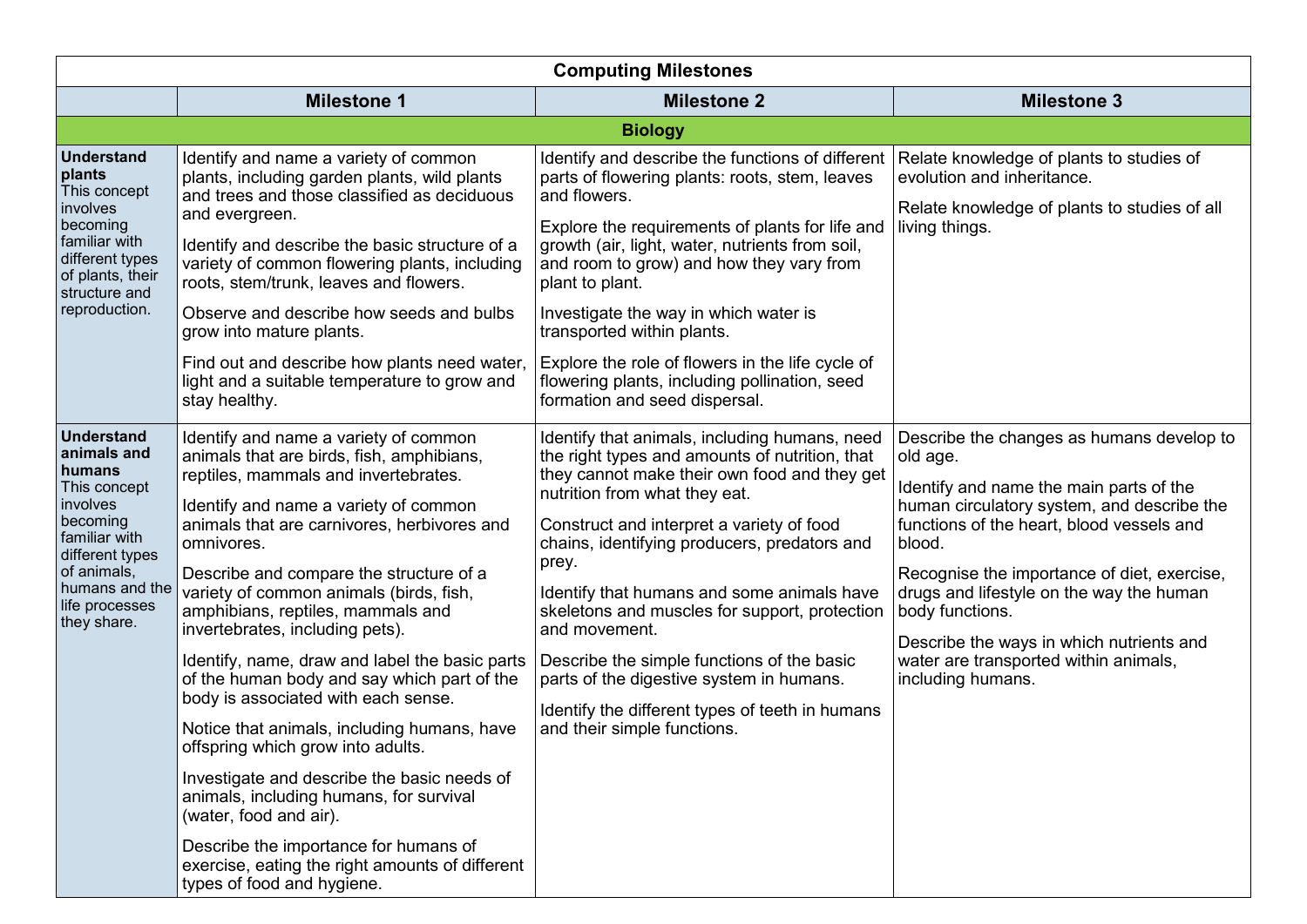| <b>Computing Milestones</b>                                                                                                                                                                       |                                                                                                                                                                                                                                                                                                                                                                                                                                                                                                                                                                                                                                                  |                                                                                                                                                                                                                                                                                                                                                                                     |                                                                                                                                                                                                                                                                                                                                                                                                                                                                 |
|---------------------------------------------------------------------------------------------------------------------------------------------------------------------------------------------------|--------------------------------------------------------------------------------------------------------------------------------------------------------------------------------------------------------------------------------------------------------------------------------------------------------------------------------------------------------------------------------------------------------------------------------------------------------------------------------------------------------------------------------------------------------------------------------------------------------------------------------------------------|-------------------------------------------------------------------------------------------------------------------------------------------------------------------------------------------------------------------------------------------------------------------------------------------------------------------------------------------------------------------------------------|-----------------------------------------------------------------------------------------------------------------------------------------------------------------------------------------------------------------------------------------------------------------------------------------------------------------------------------------------------------------------------------------------------------------------------------------------------------------|
|                                                                                                                                                                                                   | <b>Milestone 1</b>                                                                                                                                                                                                                                                                                                                                                                                                                                                                                                                                                                                                                               | <b>Milestone 2</b>                                                                                                                                                                                                                                                                                                                                                                  | <b>Milestone 3</b>                                                                                                                                                                                                                                                                                                                                                                                                                                              |
|                                                                                                                                                                                                   |                                                                                                                                                                                                                                                                                                                                                                                                                                                                                                                                                                                                                                                  | <b>Biology</b>                                                                                                                                                                                                                                                                                                                                                                      |                                                                                                                                                                                                                                                                                                                                                                                                                                                                 |
| Investigating<br>living things<br>This concept<br>involves<br>becoming<br>familiar with a<br>wider range of<br>living things,<br>including<br>insects and<br>understanding<br>life processes.     | Explore and compare the differences<br>between things that are living, that are dead<br>and that have never been alive.<br>Identify that most living things live in habitats<br>to which they are suited and describe how<br>different habitats provide for the basic needs<br>of different kinds of animals and plants and<br>how they depend on each other.<br>Identify and name a variety of plants and<br>animals in their habitats, including micro-<br>habitats.<br>Describe how animals obtain their food from<br>plants and other animals, using the idea of a<br>simple food chain, and identify and name<br>different sources of food. | Recognise that living things can be grouped<br>in a variety of ways.<br>Explore and use classification keys.<br>Recognise that environments can change and<br>that this can sometimes pose dangers to<br>specific habitats.                                                                                                                                                         | Describe the differences in the life cycles of a<br>mammal, an amphibian, an insect and a bird.<br>Describe the life process of reproduction in<br>some plants and animals.<br>Describe how living things are classified into<br>broad groups according to common<br>observable characteristics.<br>Give reasons for classifying plants and<br>animals based on specific characteristics.                                                                       |
| <b>Understand</b><br>evolution and<br>inheritance<br>This concept<br>involves<br>understanding<br>that organisms<br>come into<br>existence,<br>adapt, change<br>and evolve and<br>become extinct. | Identify how humans resemble their parents<br>in many features.                                                                                                                                                                                                                                                                                                                                                                                                                                                                                                                                                                                  | Identify how plants and animals, including<br>humans, resemble their parents in many<br>features.<br>Recognise that living things have changed<br>over time and that fossils provide information<br>about living things that inhabited the Earth<br>millions of years ago.<br>Identify how animals and plants are suited to<br>and adapt to their environment in different<br>ways. | Recognise that living things have changed<br>over time and that fossils provide information<br>about living things that inhabited the Earth<br>millions of years ago.<br>Recognise that living things produce offspring<br>of the same kind, but normally offspring vary<br>and are not identical to their parents.<br>Identify how animals and plants are adapted<br>to suit their environment in different ways and<br>that adaptation may lead to evolution. |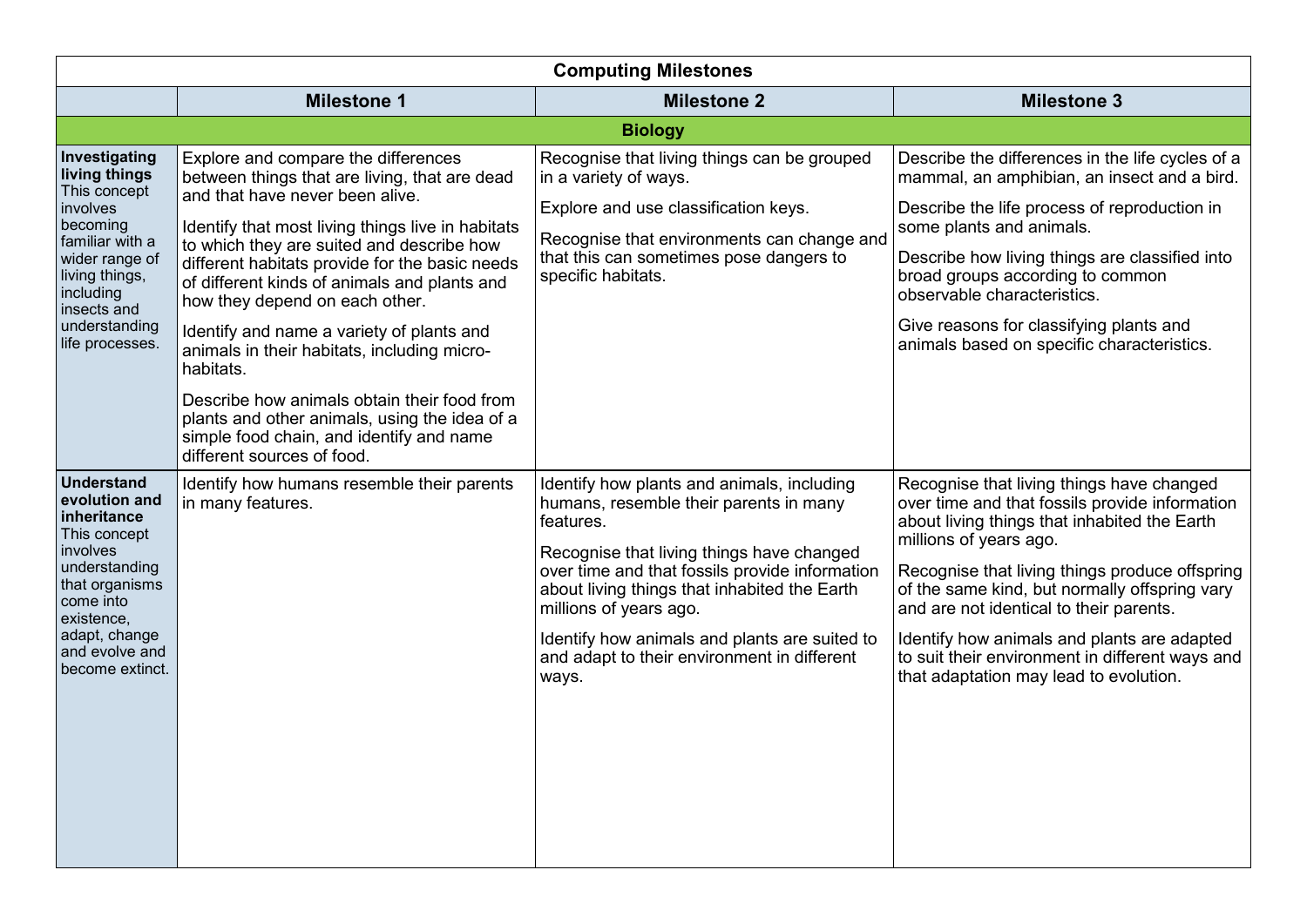| <b>Milestone 1</b><br><b>Milestone 2</b><br><b>Chemistry</b>                                                                                                                                                                                                                                                                                                                                                                                                                                                                                                                                                                                                                                                                                                                                                                                                                                                                                                                                                                                                                                                                                                                                                                                                                                                                                                                                                                                                                                                                                                                                                                                                                                                                                                                                                          | <b>Milestone 3</b><br>Compare and group together everyday                                                                                                                                                                                                                                                                                                                                                                                                                                                                                                                                                                                                                                                                                                                                                                                                                                                                                                                              |
|-----------------------------------------------------------------------------------------------------------------------------------------------------------------------------------------------------------------------------------------------------------------------------------------------------------------------------------------------------------------------------------------------------------------------------------------------------------------------------------------------------------------------------------------------------------------------------------------------------------------------------------------------------------------------------------------------------------------------------------------------------------------------------------------------------------------------------------------------------------------------------------------------------------------------------------------------------------------------------------------------------------------------------------------------------------------------------------------------------------------------------------------------------------------------------------------------------------------------------------------------------------------------------------------------------------------------------------------------------------------------------------------------------------------------------------------------------------------------------------------------------------------------------------------------------------------------------------------------------------------------------------------------------------------------------------------------------------------------------------------------------------------------------------------------------------------------|----------------------------------------------------------------------------------------------------------------------------------------------------------------------------------------------------------------------------------------------------------------------------------------------------------------------------------------------------------------------------------------------------------------------------------------------------------------------------------------------------------------------------------------------------------------------------------------------------------------------------------------------------------------------------------------------------------------------------------------------------------------------------------------------------------------------------------------------------------------------------------------------------------------------------------------------------------------------------------------|
|                                                                                                                                                                                                                                                                                                                                                                                                                                                                                                                                                                                                                                                                                                                                                                                                                                                                                                                                                                                                                                                                                                                                                                                                                                                                                                                                                                                                                                                                                                                                                                                                                                                                                                                                                                                                                       |                                                                                                                                                                                                                                                                                                                                                                                                                                                                                                                                                                                                                                                                                                                                                                                                                                                                                                                                                                                        |
|                                                                                                                                                                                                                                                                                                                                                                                                                                                                                                                                                                                                                                                                                                                                                                                                                                                                                                                                                                                                                                                                                                                                                                                                                                                                                                                                                                                                                                                                                                                                                                                                                                                                                                                                                                                                                       |                                                                                                                                                                                                                                                                                                                                                                                                                                                                                                                                                                                                                                                                                                                                                                                                                                                                                                                                                                                        |
| Distinguish between an object and the<br><b>Rocks and Soils</b><br>Investigate<br>materials<br>material from which it is made.<br>Compare and group together different kinds<br>This concept<br>of rocks on the basis of their simple, physical<br>Identify and name a variety of everyday<br>involves<br>becoming<br>materials, including wood, plastic, glass,<br>properties.<br>familiar with a<br>metal, water and rock.<br>Relate the simple physical properties of some<br>range of<br>rocks to their formation (igneous or<br>materials, their<br>Describe the simple physical properties of a<br>properties, uses<br>variety of everyday materials.<br>sedimentary).<br>and how they<br>Compare and group together a variety of<br>Describe in simple terms how fossils are<br>may be altered<br>everyday materials on the basis of their<br>or changed.<br>formed when things that have lived are<br>trapped within sedimentary rock.<br>simple physical properties.<br>Find out how the shapes of solid objects<br>Recognise that soils are made from rocks and<br>made from some materials can be changed<br>organic matter.<br>by squashing, bending, twisting and<br><b>States of Matter</b><br>stretching.<br>Compare and group materials together,<br>Identify and compare the suitability of a<br>according to whether they are solids, liquids<br>variety of everyday materials, including wood,<br>or gases.<br>metal, plastic, glass, brick/rock, and paper/<br>cardboard for particular uses.<br>Observe that some materials change state<br>when they are heated or cooled, and<br>measure the temperature at which this<br>happens in degrees Celsius (°C), building on<br>their teaching in mathematics.<br>Identify the part played by evaporation and<br>condensation in the water cycle and | materials based on evidence from<br>comparative and fair tests, including their<br>hardness, solubility, conductivity (electrical<br>and thermal), and response to magnets.<br>Understand how some materials will dissolve<br>in liquid to form a solution and describe how<br>to recover a substance from a solution.<br>Use knowledge of solids, liquids and gases to<br>decide how mixtures might be separated,<br>including through filtering, sieving and<br>evaporating.<br>Give reasons, based on evidence from<br>comparative and fair tests, for the particular<br>uses of everyday materials, including metals,<br>wood and plastic.<br>Demonstrate that dissolving, mixing and<br>changes of state are reversible changes.<br>Explain that some changes result in the<br>formation of new materials, and that this kind<br>of change is not usually reversible, including<br>changes associated with burning, oxidisation<br>and the action of acid on bicarbonate of soda. |
| associate the rate of evaporation with<br>temperature.                                                                                                                                                                                                                                                                                                                                                                                                                                                                                                                                                                                                                                                                                                                                                                                                                                                                                                                                                                                                                                                                                                                                                                                                                                                                                                                                                                                                                                                                                                                                                                                                                                                                                                                                                                |                                                                                                                                                                                                                                                                                                                                                                                                                                                                                                                                                                                                                                                                                                                                                                                                                                                                                                                                                                                        |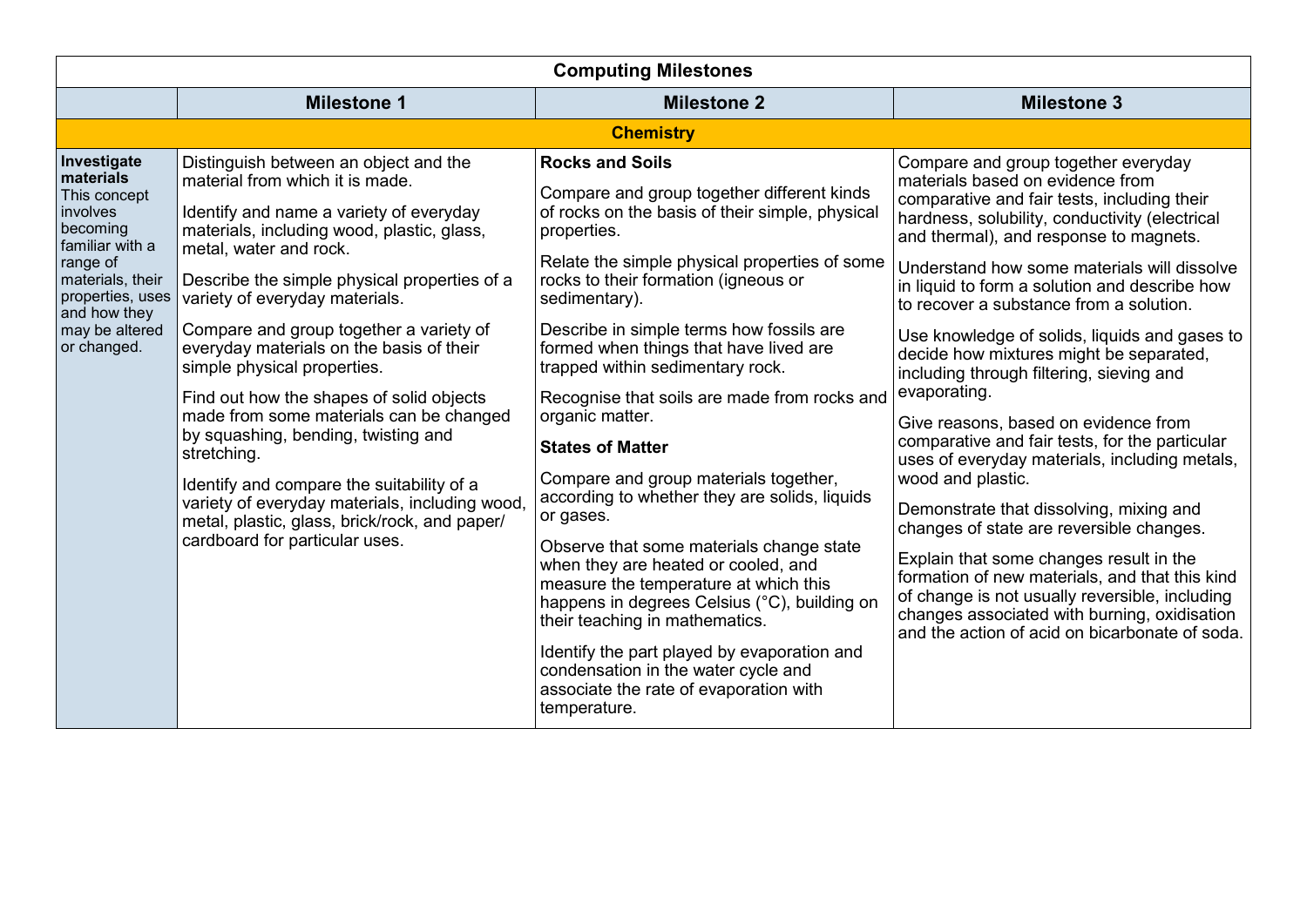| <b>Computing Milestones</b>                                                                                                           |                                                                                                                                                                                    |                                                                                                                                                                                                                                                                                                                                                                                                                                                                                                                                                                                               |                                                                                                                                                                                                                                                                                                                                                                                                                                                                                                                                                                                                                                                                                                                                                                                                                                                     |
|---------------------------------------------------------------------------------------------------------------------------------------|------------------------------------------------------------------------------------------------------------------------------------------------------------------------------------|-----------------------------------------------------------------------------------------------------------------------------------------------------------------------------------------------------------------------------------------------------------------------------------------------------------------------------------------------------------------------------------------------------------------------------------------------------------------------------------------------------------------------------------------------------------------------------------------------|-----------------------------------------------------------------------------------------------------------------------------------------------------------------------------------------------------------------------------------------------------------------------------------------------------------------------------------------------------------------------------------------------------------------------------------------------------------------------------------------------------------------------------------------------------------------------------------------------------------------------------------------------------------------------------------------------------------------------------------------------------------------------------------------------------------------------------------------------------|
|                                                                                                                                       | <b>Milestone 1</b>                                                                                                                                                                 | <b>Milestone 2</b>                                                                                                                                                                                                                                                                                                                                                                                                                                                                                                                                                                            | <b>Milestone 3</b>                                                                                                                                                                                                                                                                                                                                                                                                                                                                                                                                                                                                                                                                                                                                                                                                                                  |
|                                                                                                                                       |                                                                                                                                                                                    | <b>Physics</b>                                                                                                                                                                                                                                                                                                                                                                                                                                                                                                                                                                                |                                                                                                                                                                                                                                                                                                                                                                                                                                                                                                                                                                                                                                                                                                                                                                                                                                                     |
| <b>Understand</b><br>movement,<br>forces and<br>magnets<br>This concept<br>involves<br>understanding<br>what causes<br>motion.        | Notice and describe how things move, using<br>simple comparisons such as faster and<br>slower.<br>Compare how different things move                                                | Compare how things move on different<br>surfaces.<br>Notice that some forces need contact<br>between two objects, but magnetic forces can<br>act at a distance.<br>Observe how magnets attract or repel each<br>other and attract some materials and not<br>others.<br>Compare and group together a variety of<br>everyday materials on the basis of whether<br>they are attracted to a magnet, and identify<br>some magnetic materials.<br>Describe magnets as having two poles.<br>Predict whether two magnets will attract or<br>repel each other, depending on which poles<br>are facing. | <b>Magnets</b><br>Describe magnets as having two poles.<br>Predict whether two magnets will attract or<br>repel each other, depending on which poles<br>are facing.<br><b>Forces</b><br>Explain that unsupported objects fall towards<br>the Earth because of the force of gravity<br>acting between the Earth and the falling<br>object.<br>Identify the effect of drag forces, such as air<br>resistance, water resistance and friction that<br>act between moving surfaces.<br>Describe, in terms of drag forces, why moving<br>objects that are not driven tend to slow down.<br>Understand that force and motion can be<br>transferred through mechanical devices such<br>as gears, pulleys, levers and springs.<br>Understand that some mechanisms including<br>levers, pulleys and gears, allow a smaller<br>force to have a greater effect. |
| <b>Understand</b><br>light and<br>seeing<br>This concept<br>involves<br>understanding<br>how light and<br>reflection affect<br>sight. | Observe and name a variety of sources of<br>light, including electric lights, flames and the<br>Sun, explaining that we see things because<br>light travels from them to our eyes. | Recognise that they need light in order to see<br>things and that dark is the absence of light.<br>Notice that light is reflected from surfaces.<br>Recognise that light from the sun can be<br>dangerous and that there are ways to protect<br>their eyes.<br>Recognise that shadows are formed when the<br>light from a light source is blocked by a solid<br>object.<br>Find patterns in the way that the size of<br>shadows change.                                                                                                                                                       | Understand that light appears to travel in<br>straight lines.<br>Use the idea that light travels in straight lines<br>to explain that objects are seen because they<br>give out or reflect light into the eyes.<br>Use the idea that light travels in straight lines<br>to explain why shadows have the same<br>shape as the objects that cast them, and to<br>predict the size of shadows when the position<br>of the light source changes.<br>Explain that we see things because light<br>travels from light sources to our eyes or from<br>light sources to objects and then to our eyes.                                                                                                                                                                                                                                                        |